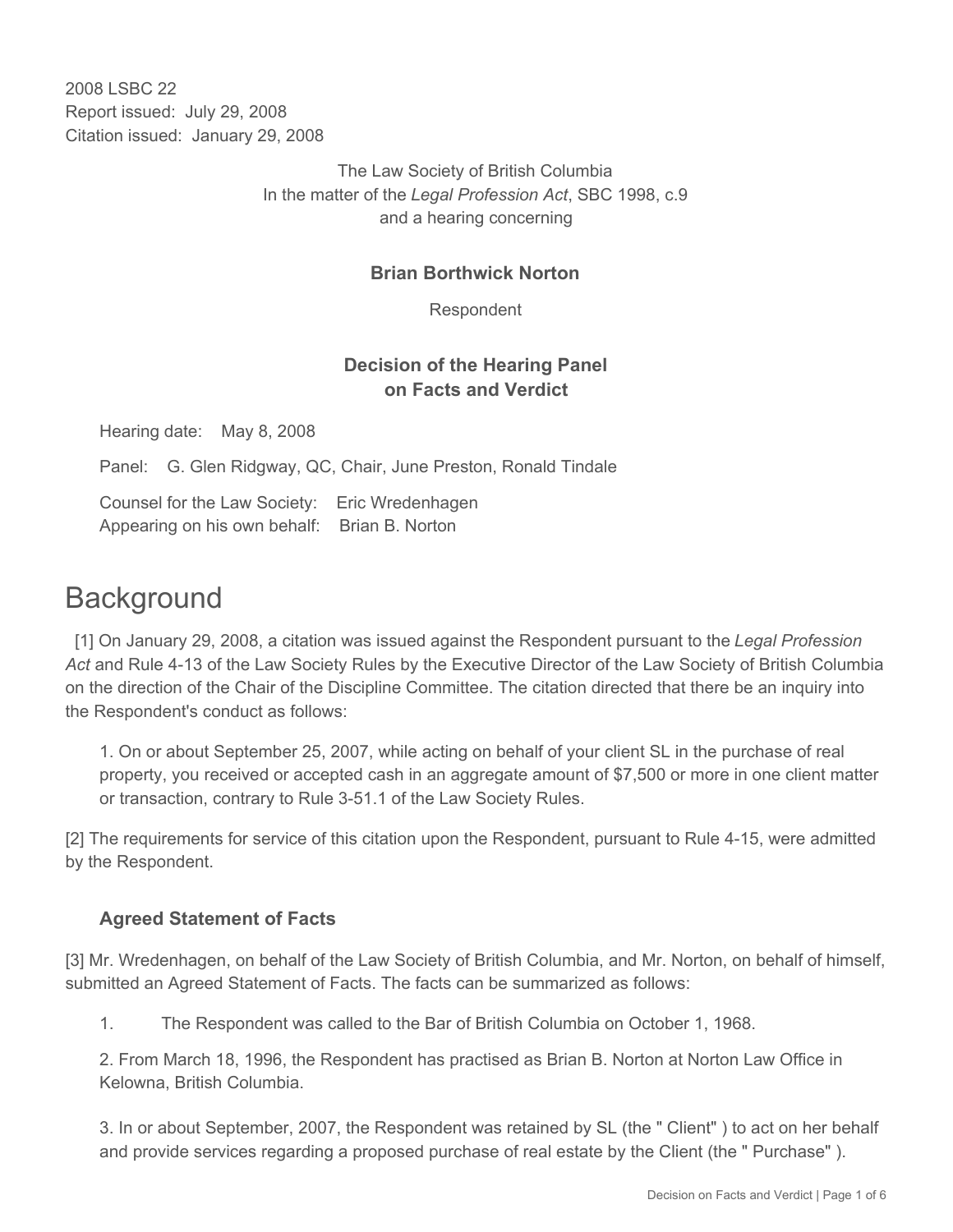4. On Tuesday, September 25, 2007, the Respondent attended on the Client for the execution of mortgage and other documentation related to the Purchase. Following the execution of these documents, the Client handed the Respondent cash in the amount of \$45,000 CDN (the " Cash Deposit" ) as part payment of the purchase price.

5. At this time, the Respondent advised the Client that any cash payments made to him in excess of \$10,000 would have to be reported under money laundering statutes. The Client did not object.

6. At the time he received the Cash Deposit, the Respondent had read communications from the Law Society regarding its concerns with the maintenance of solicitor-client confidentiality, and had from time to time reviewed the Law Society Rules (the " Rules" ) concerning trust accounts and deposits. However, the Respondent did not specifically consider or recall the prohibition in Rule 3-51.1 against receiving cash in the amount of \$7,500 or more (the " No-Cash Rule" ) at the time of receipt of the Cash Deposit.

7. At the time the Respondent received the Cash Deposit, the Law Society had issued the following communications to its members regarding the No-Cash Rule:

(a) News Release dated April 2, 2004, outlining steps taken by the Law Society of British Columbia against money laundering;

(b) *Benchers' Bulletin* (2004, No. 3, May-June issue) explaining that the Benchers of the Law Society of B.C. had passed a rule to fight money laundering;

(c) *Benchers' Bulletin* (2004, No. 4, Sept.-Oct. issue) by Felicia Folk, Practice Advisor, on trust obligations of the lawyer.

(d) December 15, 2005 article (*Benchers' Bulletin* 2004, No. 5, Nov.-Dec. issue) by William M. Everett, QC, President's View - " Closing Comments" , listing many of the accomplishments of the Benchers in the prior 15 months, including mention of efforts to combat money laundering.

(e) *Benchers' Bulletin* article (2005, No. 2, April-May issue) by Ralston S. Alexander, QC entitled " Lawyer independence in the balance" .

(f) *Benchers' Bulletin* article (2005, No. 2, April-May issue) reminding members of anti-money laundering rules, entitled " Lawyers restricted from accepting \$10,000 or more in cash" .

(g) Notice dated June 9, 2005, notifying members that the Benchers amended Law Society Rule 3-51.1 at the meeting in June, 2005 to provide that lawyers are not to accept \$7,500 or more in cash trust deposits (reducing the threshold from \$10,000).

(h) *Benchers' Bulletin* (2005, No. 3, July-August issue), which provided updates to the Law Society Rules and *Professional Conduct Handbook*, including those affecting Rule 3.51.1.

(i) *Benchers' Bulletin* article (2005, No. 3, July-August issue) entitled " Lawyers not to accept \$7,500 or more in cash trust deposits" .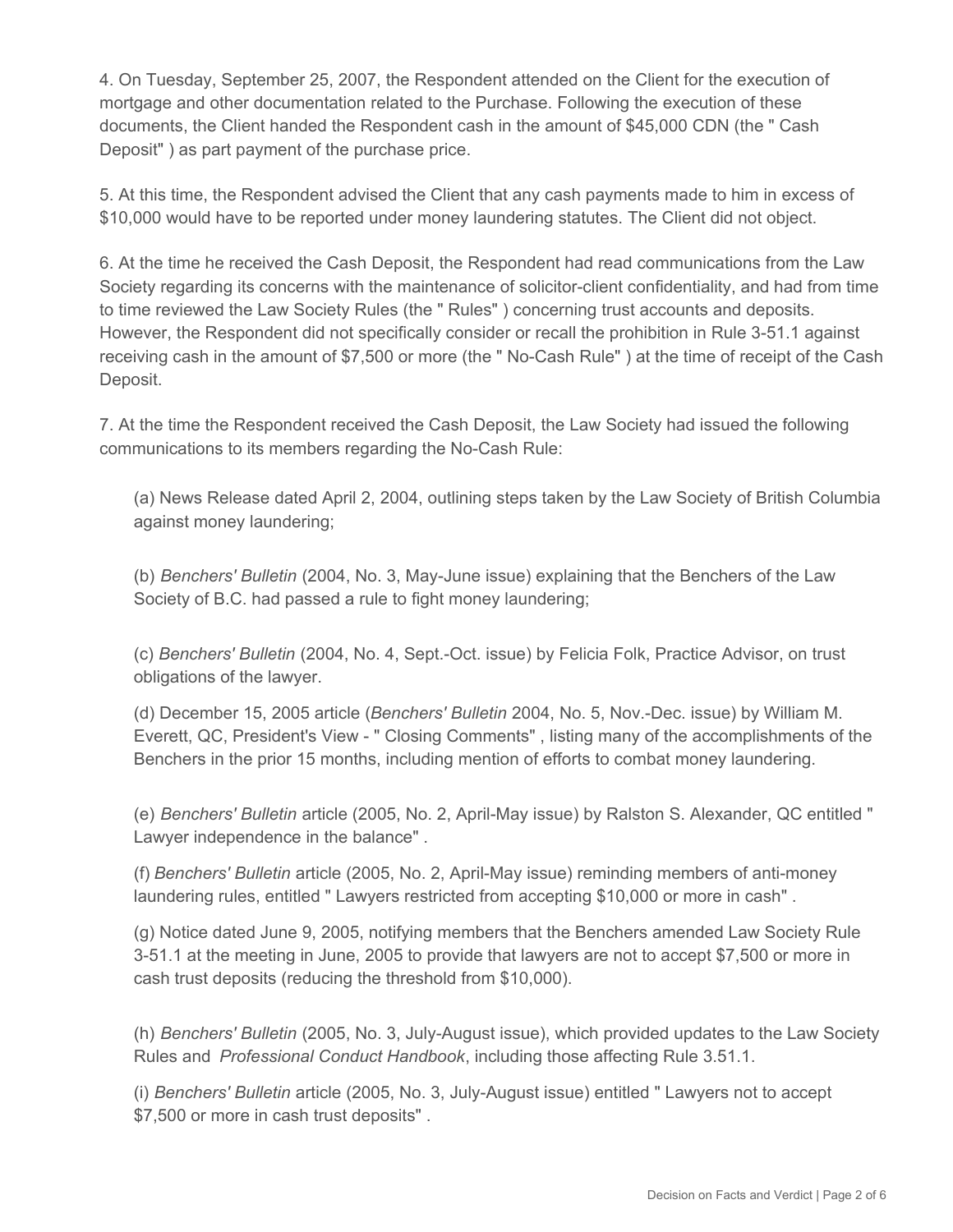(j) *Benchers' Bulletin* article (2006, No. 2, March-April issue) entitled " Why we won't let down our guard on money laundering" .

8. On September 25, 2007, the Respondent deposited the Cash Deposit to his trust account at the Toronto Dominion bank.

9. On the evening of September 25, 2007, the Respondent reviewed the reporting requirements for large sums of cash and realized he had breached a Rule in accepting the Cash Deposit.

10. The following morning (Wednesday, September 26, 2007), the Respondent reviewed information available on the Internet, and prepared a draft report to FINTRAC, which was not sent.

11. Also on the morning of Wednesday, September 26, 2007, the Respondent drafted and sent, by fax, a letter to the Executive Director of the Law Society reporting his breach of the No-Cash Rule.

12. Having received no response from the Law Society by the end of the day on Friday, September 28, 2007, the Respondent decided to return the money to the Client in cash. Following that decision, the Respondent reviewed the Rules for trust disbursements, and in particular Rule 3-56(1)(c) governing monies paid into the trust account by mistake.

13. On Monday, October 1, 2007, the Respondent met with the Client and advised her that he had made a mistake in accepting the Cash Deposit from her. He explained that he would have to return the Cash Deposit to her and informed her that he could not continue to act for her in the circumstances.

14. The Respondent subsequently made arrangements to transfer the file to another law firm. The Respondent did not advise the new firm of the reason for the transfer.

15. On Wednesday, October 3, 2007, the Respondent wrote a trust cheque to himself for \$45,000 CDN, delivered it to the bank, endorsed it, and took delivery from the bank of the cash equivalent.

16. On October 3, 2007, the Respondent prepared an Acknowledgment for the Client to sign, met with her and had her sign the Acknowledgment, and returned the Cash Deposit to the Client.

17. The Respondent has had no further communications with or from the Client or any of the law firms involved in the Purchase.

18. The Respondent admits that on September 25, 2007, while acting for his Client, he received and accepted cash in the amount of \$45,000 CDN in breach of Rule 3-51(1) of the Law Society Rules.

[4] In addition to the Agreed Statement of Facts, the Respondent gave evidence at these proceedings. In summary he indicated the following:

(a) The Client in question was not known to him and was referred to him. This Client apparently lived in Penticton which is approximately one hour from the Respondent's offices.

(b) At the meeting with the Client, the Respondent did not recall whether or not he was expecting any funds from the Client.

(c) The Respondent at that time was operating primarily out of his house, although he had a virtual office at the Spall Business Centre.

(d) This was a real estate transaction, and the Client provided him \$45,000 in cash. The Respondent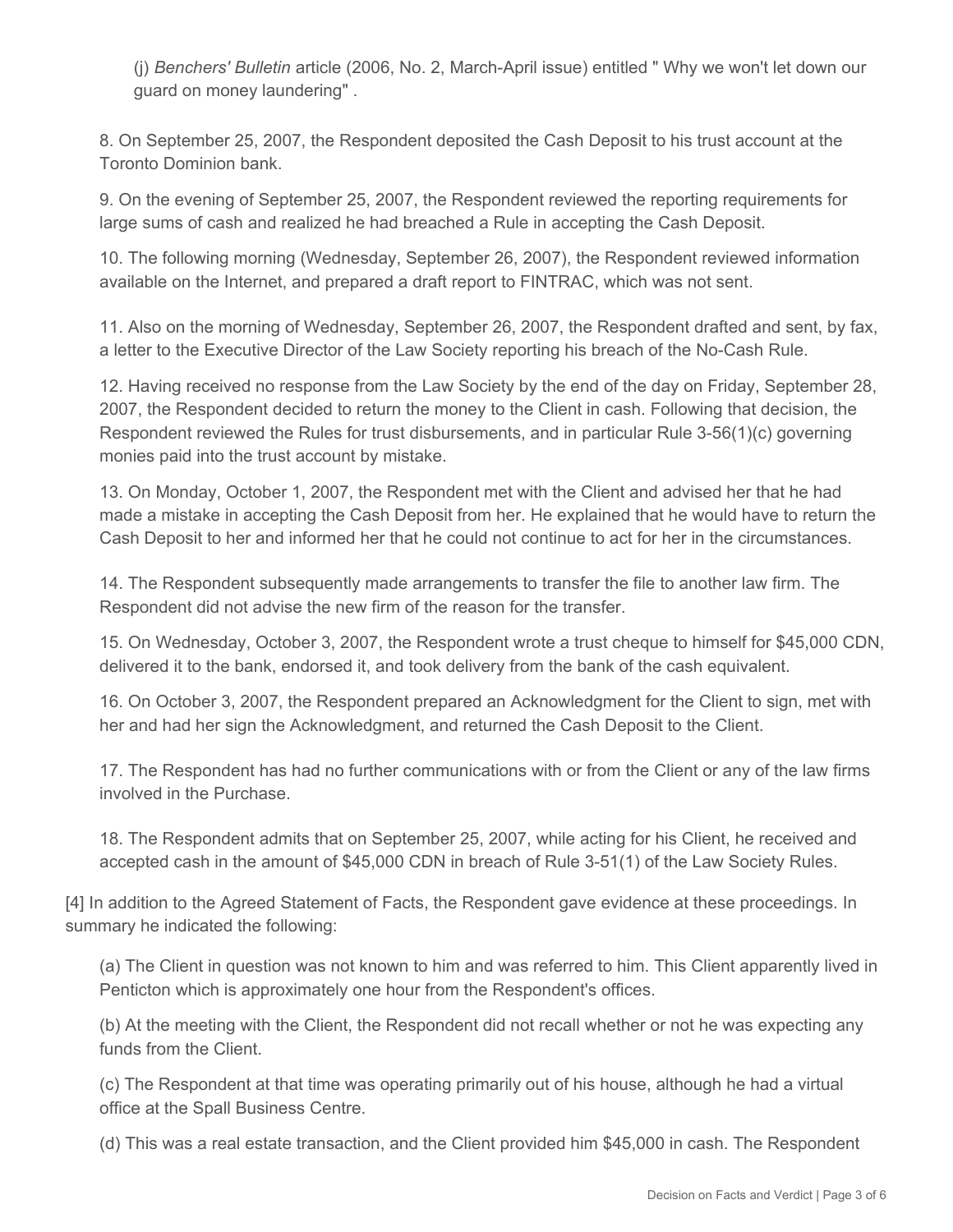indicated that this caught him by surprise and he did not expect cash.

(e) The Respondent had an erroneous understanding of the Rules and indicated to the Client that he would have to report the receipt of the funds.

(f) At the time that he accepted the funds, the Respondent was not aware that he was doing anything wrong. The funds were deposited into his trust account in a financial institution.

(g) Later that evening, after accepting the funds, the Respondent reviewed the Law Society materials and realized that he had made an error. The Respondent indicated that he had never read the No Cash rule before. The Respondent ultimately tried to contact the Law Society and was not able to do so immediately. The Respondent returned the money to the Client. The Respondent reported himself to the Law Society.

## **The Position of the Parties**

[5] The position of the parties is quite simple. The Law Society indicates that the breach of the Law Society Rules amounts to professional misconduct on the part of the Respondent. The Respondent indicates that, while he agrees that he breached the Rules, it does not in this particular case amount to professional misconduct.

[6] At the heart of these proceedings is Rule 3-51.1(1) which reads as follows:

**3-51.1**(1) This Rule applies to a lawyer when engaged in any of the following activities on behalf of a client, including giving instructions on behalf of a client in respect of those activities:

- (a) receiving or paying funds;
- (b) purchasing or selling securities, real property or business assets or entities;
- (c) transferring funds or securities by any means.
- (2) This Rule does not apply to a lawyer when
	- (a) engaged in activities referred to in subrule (1) on behalf of his or her employer, or
	- (b) receiving or accepting cash

(i) from a peace officer, law enforcement agency or other agent of the Crown acting in an official capacity,

- (ii) pursuant to the order of a court or other tribunal,
- (iii) to pay a fine or penalty, or
- (iv) from a savings institution or public body.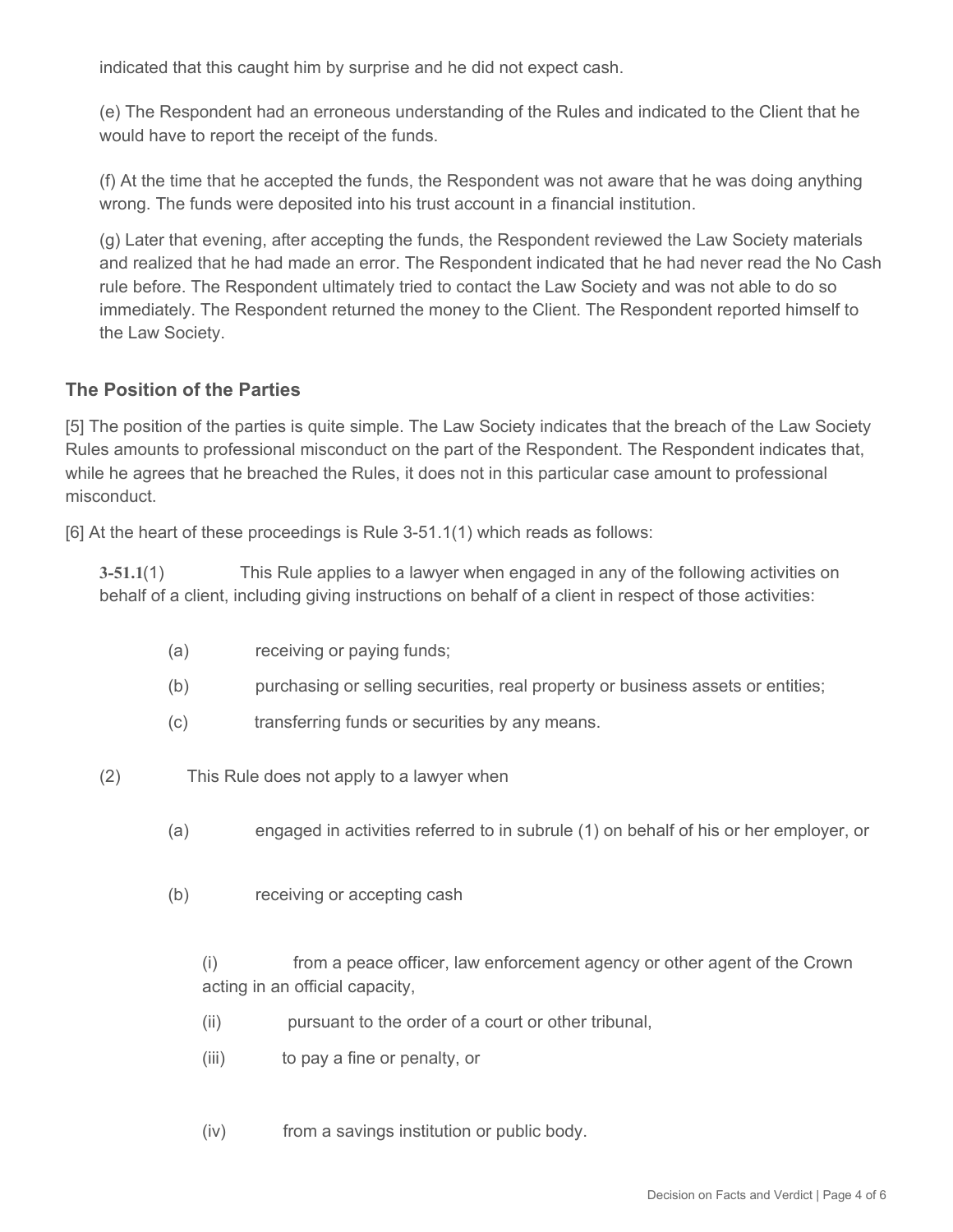(3) While engaged in an activity referred to in subrule (1), a lawyer must not receive or accept an aggregate amount in cash of \$7,500 or more in respect of any one client matter or transaction.

(3.1) Despite subrule (3), a lawyer may accept or receive an amount of \$7,500 or more in cash for professional fees, disbursements, expenses or bail, but any refund greater than \$1,000 out of such money accepted or received must be made in cash.

(4) For the purposes of this Rule, foreign currency is to be converted into Canadian dollars based on

(a) the official conversion rate of the Bank of Canada for that currency as published in the Bank of Canada's Daily Memorandum of Exchange Rates in effect at the relevant time, or

(b) if no official conversion rate is published as set out in paragraph (a), the conversion rate that the client would use for that currency in the normal course of business at the relevant time.

## **Analysis**

[7] The real question in this hearing is whether or not the actions of the Respondent constituted professional misconduct.

[8] The Panel had the assistance of two authorities that deal with Rule 3-51.1. The first case is the *Law Society of BC v. Lyons*, 2008 LSBC 09, and the second is the recent decision of the *Law Society of BC v. Adelaar*, 2008 LSBC 18.

[9] In the case of the *Law Society of BC v. Lyons* (*supra*) at paragraph [35], the Panel stated the following:

In determining whether a particular set of facts constitutes professional misconduct or, alternatively, a breach of the *Act* or the Rules, panels must give weight to a number of factors, including the gravity of the misconduct, its duration, the number of breaches, the presence or absence of *mala fides*, and the harm caused by the respondent's conduct.

[10] In the case before this Panel it is accepted that there was no *mala fides* on the part of the Respondent. Also there appears to be no harm occasioned to the Client in this matter. Of note were the Respondent's attempts to contact the Law Society with regard to the dilemma he found himself in, and the fact that he, in a short period of time, returned the money to the Client and made arrangements to transfer the file to another law firm.

[11] In the *Law Society of BC v. Adelaar* (*supra*) at paragraph [19], the Panel quite succinctly stated:

The purpose of the Rule is quite clear: to prevent money laundering. It is an important Rule for the Law Society and its members.

[12] In *Lyons* at paragraph [32], the Panel noted the following:

A breach of the Rules does not, in itself, constitute professional misconduct. A breach of the *Act* or the Rules that constitutes a " Rules breach" , rather than professional misconduct, is one where the conduct, while not resulting in any loss to a client or done with any dishonest intent, is not an